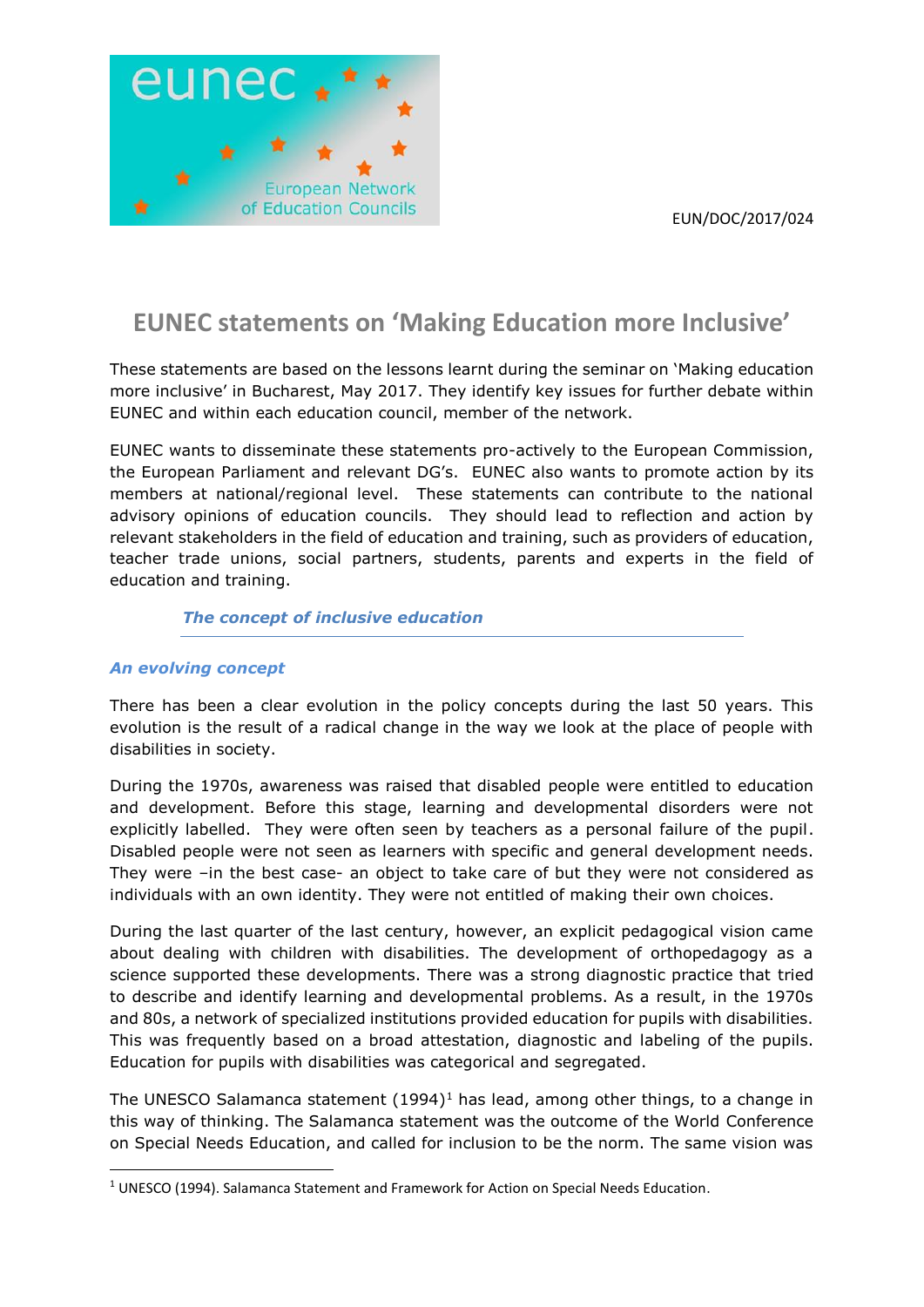

also expressed in the United Nations Convention on the Rights of Persons with Disabilities, including education<sup>2</sup> (2006). Both statements are based on a non-discrimination principle as expressed in human rights treaties. They assume the right of people with disabilities on inclusion in the 'regular' society. They are based on a new vision that sees disability as an inadequate alignment between the characteristics of a person and the environment (including the school structure).

The most recent evolution is the emergence of a link between education for pupils with special needs and the attention to diversity in education. This interference remains one of the main questions in the debate: is it necessary that pupils with disabilities get a specific approach in education, or does a broad view on diversity in education offer enough guarantees?

# *Inclusion in education is a legal commitment*

Inclusive education is not just about a moral imperative, it is a fundamental human right. It is not an optional extra, not a matter of good will. It is about a commitment governments have made towards obeying to international legal frameworks.

The **Convention on the Rights of Persons with Disabilities** (CRPD) has been adopted by the United Nations in 2006. The Convention marks a paradigm shift in attitudes and approaches to persons with disabilities. Persons with disabilities are not viewed as 'objects' of charity, medical treatment and social protection; rather as 'subjects' with rights, who are capable of claiming those rights and making decisions for their lives based on their free and informed consent as well as being active members of society.

**Article 24** of this Convention asserts the right of persons with disabilities to inclusive education without discrimination and on an equal basis with others.

Article 24 of the CRPD states that States must ensure for persons with disabilities:

- $\rightarrow$  the right to education without discrimination and on the basis of equal opportunity;
- $\lnot$  an inclusive education system at all levels;
- $\lnot$  provision of reasonable accommodation, and individualised support measures; this means that the system has to provide accommodation and support allowing every person to enter the system, not regarding his/her disability. This support has to be tailored to the individual;
- $\lnot$  opportunities to acquire skills to ensure equal participation in education and community; this is not about just access anymore;
- $\lnot$  access to teachers qualified with appropriate skills; teachers are essential actors of change and have to be included in the decision making process;
- $\rightarrow$  progressive realisation, recognising that rights are influenced by the availability of resources. There has to be a forward movement though.

**.** 

<sup>&</sup>lt;sup>2</sup> United Nations (2006), The Convention on the Rights of Persons with Disabilities.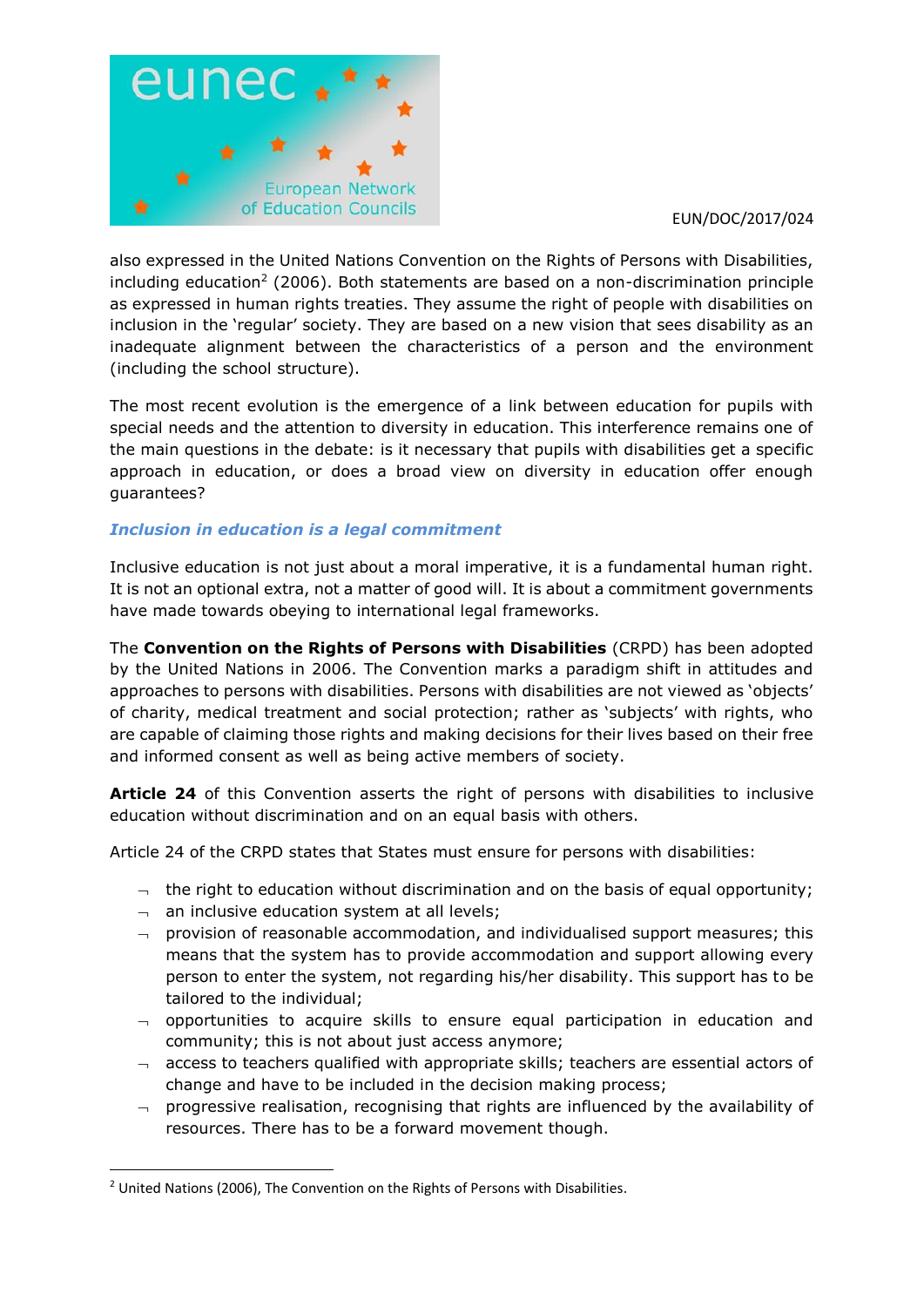

# *Clarification of concepts*

In 2015, the Committee on the Rights of Persons with Disabilities took the decision to elaborate a **General Comment on Article 24**, in order to clarify. This General Comment has been adopted in August 2016. The most important achievement is that it details and defines what an inclusive education system should look like.

The General Comment puts forward as a guiding principle, the following core features for inclusive education:

- $\lnot$  a whole systems approach;
- $\lnot$  a whole educational environment;
- $\lnot$  a whole person approach;
- $\lnot$  supported teachers;
- $\lnot$  respect for diversity;
- $\lnot$  learning friendly environments;
- $\lnot$  effective transitions;
- $\lnot$  building partnerships;
- $\lnot$  ongoing monitoring.

The General Comment provides the framework and guidance for States. Now is the time to invest in making the right a reality.

#### *Recommendations*

Despite the progress achieved, despite the legal basis, profound challenges persist. Many millions of persons with disabilities continue to be denied the right to education, and for many education is available only in settings where persons with disabilities are isolated from their peers.

#### *Need for creating the conditions*

Inclusion expresses a commitment to educate all students, to the maximum extent appropriate, in the school and classroom in the community where all the students attend school. Inclusion brings the support services to the child, rather than moving the child to the services. The student is always in the general education environment, and removed only when appropriate services cannot be provided in the general education classroom.

However, the values of inclusive education remain too often at the level of legal statements, without creating the conditions for their practical realization.

On the road to inclusive education, alternative means and tools of teaching and learning need to be explored, including the use of assistive technology and of more cooperative practices in schools. Tools such as sharing practices, working in team, differentiation and individualization will have to become part of the school culture and practice.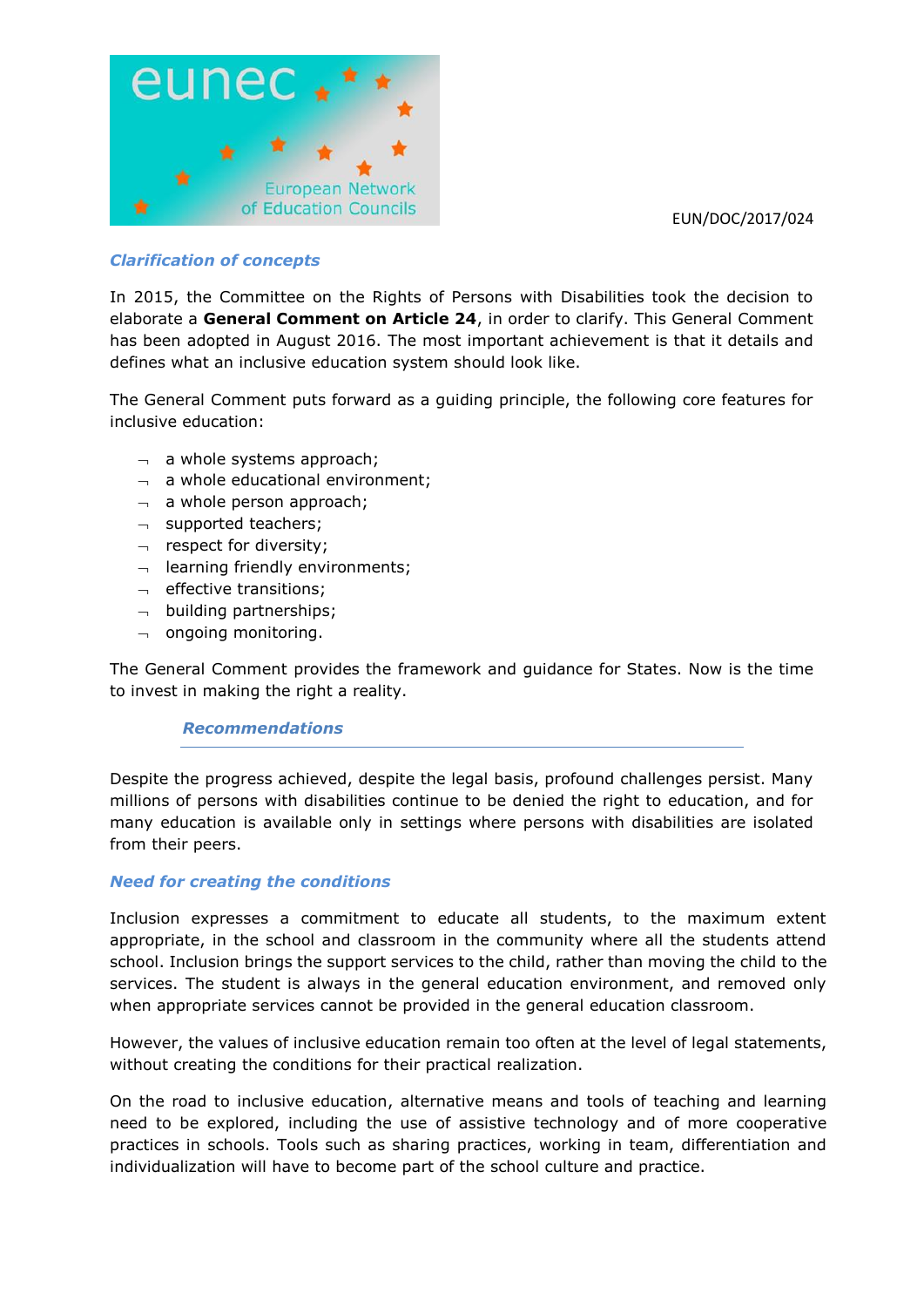

Inclusive education calls for curriculum transformation, with room for flexibility and adaptation. Assessment of pupils with disabilities is another challenge. Assessment is needed, but only if valuing progress and connected to an individual approach.

## *Need for empowering schools, school heads and teachers*

There is consensus on the centrality of the school in the process of construction of responses to special educational needs. Governments should empower the schools to develop a vision, make a plan, put it into practice. Policy should stay away from pedagogy and leave it to the schools. This also means that schools will be held accountable for the broad spectrum of learning, not only for the narrow test-driven results.

Barriers for inclusive education are often in the teacher, who is not enough prepared and not enough supported to deal with diversity in the classroom. The system cannot expect a teacher who has never seen a child with a disability, to teach children with a disability. It is not enough to know 'about' inclusive education, teachers should know how to intervene.

All teachers need training at all levels of education, pre- as well as in-service, including dedicated modules and experiential learning. Content of training can be modules on the conception and implementation of strategies, methodologies and curriculum development tools in order to accommodate and effectively include all students. The focus can be on human diversity and human rights, inclusive pedagogy, forms of communication and adapting teaching methods, provision of individualized instruction. Teachers need continuous support, which can be made possible through partnerships between schools, team teaching, joint teacher assessment, engagement of parents and links with local communities. Teachers often lack skills such as communication, decision making, flexibility, time management, self-direction, curiosity, problem solving, ability to work under pressure. Professional development programmes need to incentivize school heads and teachers to develop these additional skills.

There are a lot of great support teachers that are 'borrowed' to the school, but it is crucial to have the knowledge on inclusive education IN the school. The mainstream teacher has to remain at the centre of the process. Every child should be able to have special education in the classroom, and every teacher should know how to deal with it. Involving therapists with medical background also offers precious support, but it is important to keep in mind that the goal of education is not to cure, but to improve the learning process of all children.

# *Need for real involvement of parents and pupils*

On the road to inclusive education, it is crucial to invest in real involvement of parents, families, pupils. It is not sufficient just to inform the parents and the pupils, they have to be taken on board as real partners. Effective and accountable parent-school collaborations have to be set up. Parents and families are now often just recipients of information, and not really part of the process of building the support right from the beginning.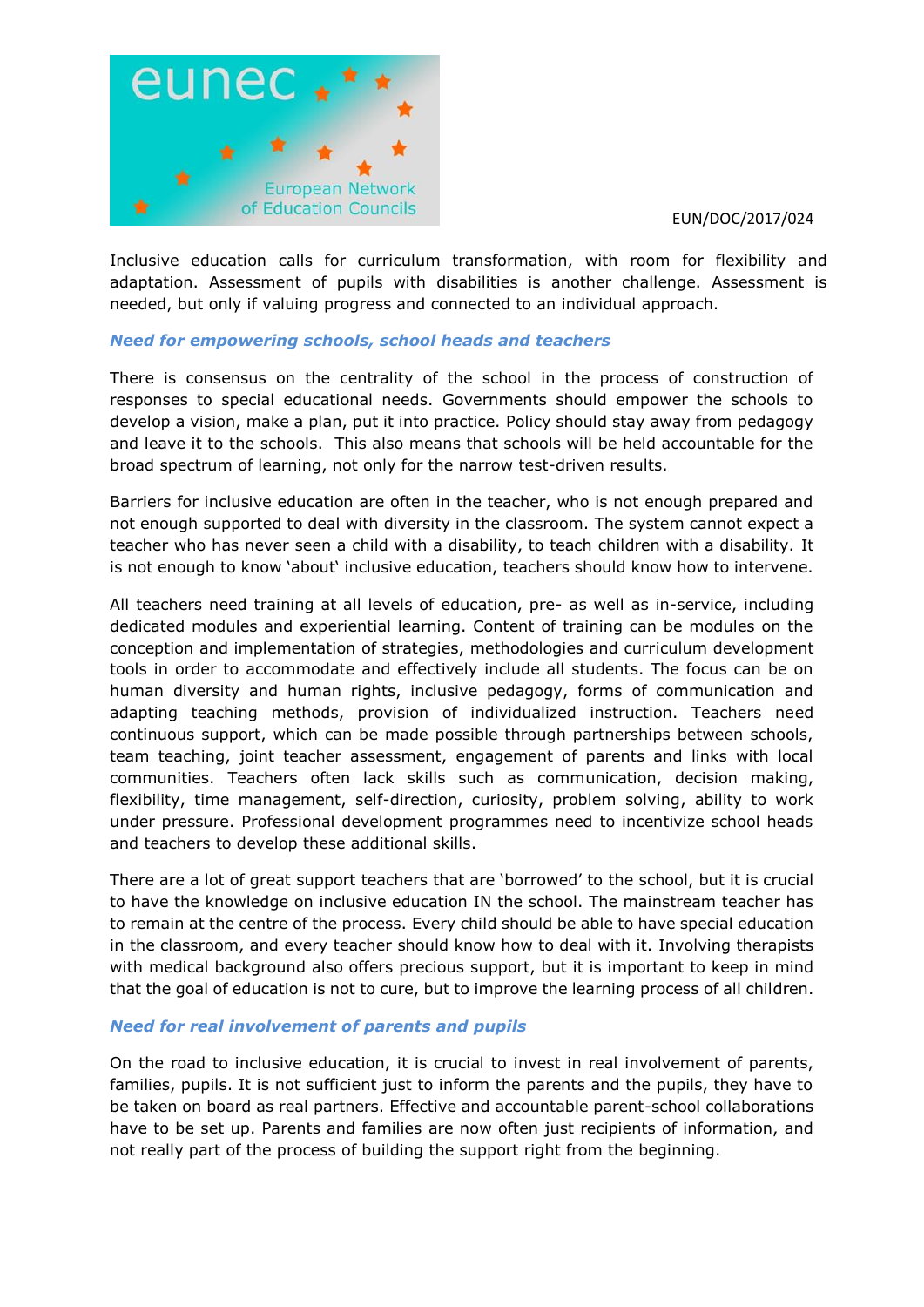



### *Need for an integrated approach*

The governments of States committed to Article 24. Inclusive education is thus not only the responsibility of the Ministry of Education, but a comprehensive commitment across the government (health, labour, social protection, finances, …). The other way around, the Ministry of Education is responsible for all children, whilst sometimes now children with disabilities are nowhere in the Ministry of Education, but under the responsibility of the Ministry of Welfare, or Family Affairs.

An integrated approach is thus needed. Different policies, different sectors have to coordinate actions, so that they can present an integrated offer to the child and the family, whilst nowadays, often, the child and the family are running after the services.

## *Need for research*

Research needs to be conducted in order to investigate the benefits of inclusive education. When learning together, pupils acquire knowledge on multiple societal variety and learn to act within it. Pupils acquire motivation for mutual assistance and volunteering. Inclusive education can also be valued as a driver for pupil partnership. Cooperation between pupils enriches social and educational interaction with empathy and trust. Cooperation culture develops, new cooperation models are created in the education process.

There is need for data collection on special education programmes, services, initiatives and outcomes. Research needs to be conducted on how to implement inclusive education in order to guarantee maximum benefits, not only for students with disabilities or pupils at risk, but for all children, also those in situations of transitory needs. Emphasis on the criterion of 'permanence' may lead to leaving behind a group of pupils. By collecting data and conducting research, the system can focus on improving special education instruction and developing curricula and instruction that take into account students of different ages and varying needs. The system will also develop greater transparency, sharing of information, and comprehension of the implementation and ultimate success/failure of special education initiatives.

This research is not limited to research at university level; teachers should be educated to observe and to conduct research themselves, and to identify what is effective. Each school system could establish small research units (e.g. early childhood, primary, secondary form one unit) to conduct proactive investigations into best school-based practices.

#### *Need for a change of minds*

Inclusive education covers a lot more than just curriculum redesign and innovative educational practices, it's about values and beliefs. Inclusive education is related to valuing diversity.

The above mentioned challenges can be overcome. What is even more challenging, is the need for a change in the minds. The most important thing is to believe in inclusive